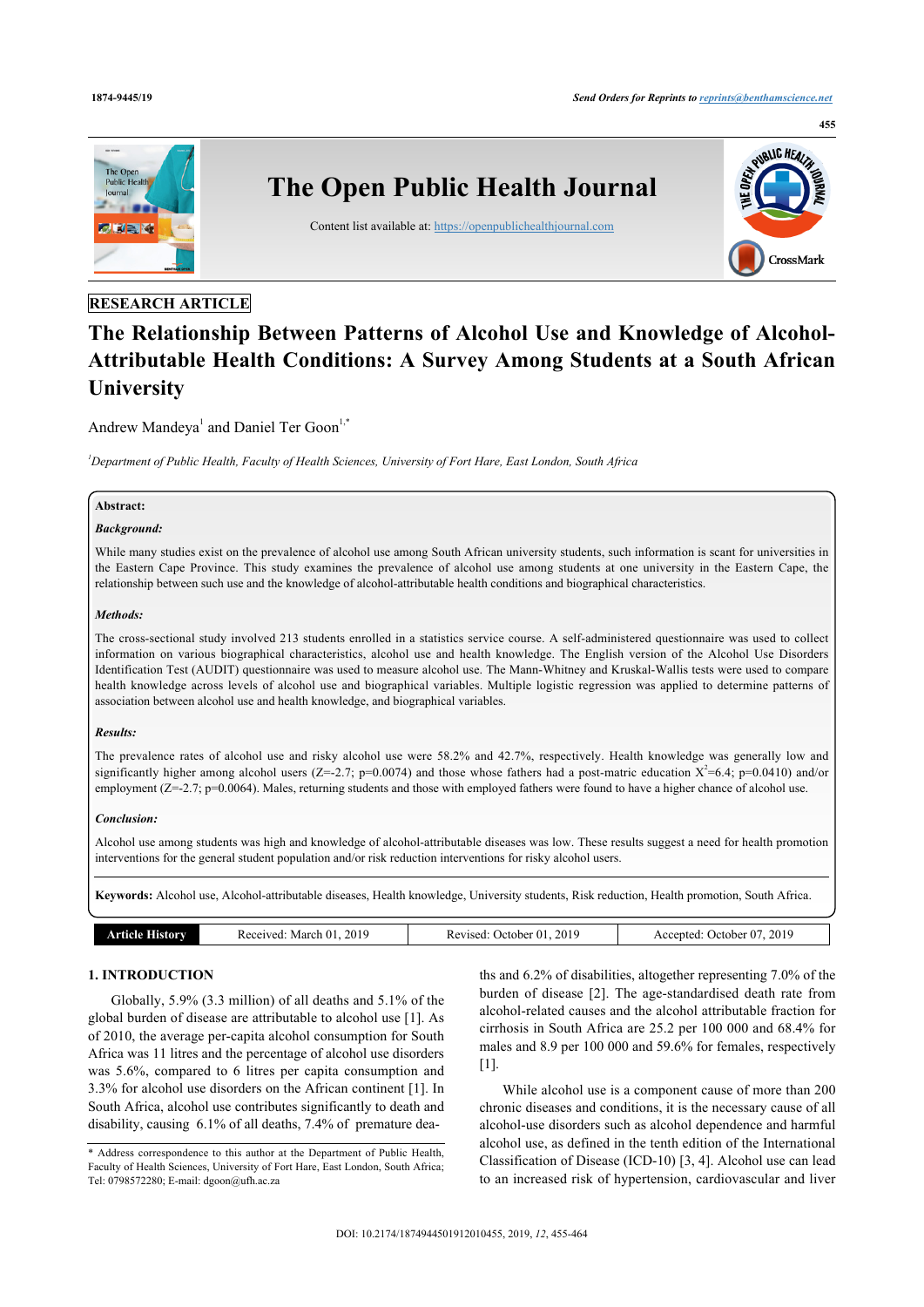diseases, acute and chronic pancreatitis, risky sexual behaviour, non-adherence to antiretroviral treatment, spontaneous abortions and foetal development disabilities [\[3](#page-8-2) - [6](#page-8-4)]. Harmful alcohol use has causal relationships with many chronic diseases and new evidence suggests similar relationships with pneumonia, tuberculosis and HIV/AIDS [[1](#page-8-0)]. The drinking pattern score and years of life lost score for South Africa are both 4 out of a possible 5, repre-senting risky drinking patterns and increased loss of life [[1](#page-8-0)].

University students are a generally young and adventurous population whose alcohol-use habits are dangerous and irresponsible, characterised by higher binge-drinking frequencies than is found among older adults[[7,](#page-8-5) [8](#page-8-6)].Their reasons for alcohol use include, among others, relative ease of access to alcohol, ignorance of associated harm, the stress of university life, peer pressure, relaxation and experimentation [\[9,](#page-8-7) [10\]](#page-8-8). Whatever the reason, bad decisions at this stage of life can negatively affect academic performance and the health and wellbeing of students in the short and/or long term [[11](#page-8-9), [12\]](#page-8-10). Some studies on undergraduate students found that the students consider alcohol use to be a socially desirable habit [\[7](#page-8-5), [13\]](#page-8-11). Different studies have identified various sets of variables as predictors of alcohol use at universities, including, but not limited to, gender, religion, income, peer pressure and campus residence, parental alcohol use, socioeconomic status, age at first alcohol exposure, year of study and academic faculty [[12](#page-8-10), [14](#page-8-12) - [16](#page-8-13)].

A study on alcohol use among secondary school learners in KwaZulu Natal found that 54% of learners had consumed alcohol at some point, and of these, 32% had participated in binge and/or episodic drinking [[12](#page-8-10)]. Eze *et al*. [[17\]](#page-8-14) found that 55.2% of male learners and 44.8% of female learners at a secondary school in Nigeria had experimented with alcohol or were current alcohol users. The prevalence of hazardous and harmful alcohol use was found to be at least 50% at some university campuses in South Africa [[15](#page-8-15)]. At one university in the Eastern Cape, about 52% of students were found to use alcohol harmfully [\[16](#page-8-13)]. A study on male students at a university in Southeast Nigeria estimated the prevalence of alcohol use to be 78.4%, of which 27% were risky alcohol users[[18\]](#page-8-16), and a similar study involving undergraduate students' alcohol use in Nigeria reported a prevalence rate of 72% [[19\]](#page-8-17). A cross-sectional study at Makerere University in Uganda found an alcohol use prevalence rate of 55.6% [[20\]](#page-8-18). These studies show that at least half of the students at some universities use alcohol.

The literature reveals that university students have adequate knowledge of the consequences of risky alcohol use on physical and social health [\[21](#page-8-19)]. Peltzer *et al*. [[22\]](#page-8-20) found no association between alcohol use and knowledge of its links to cardiovascular disease and hypertension. A study at a South African university found that the students acknowledge the link between alcohol use and cirrhosis but lack the knowledge of the links with hypertension, cancer and diabetes [\[13](#page-8-11)]. Research on undergraduate students at Makerere University in Uganda found that students at that institution had adequate knowledge of both the short-term and long-term consequences of alcohol use [[20\]](#page-8-18).

There is very little information on alcohol use among university students in Eastern Cape Province, South Africa. The few studies that have been carried out did not examine the knowledge of the students regarding alcohol-attributable health conditions [\[16](#page-8-13), [23\]](#page-8-21). The aim of this study was to examine the knowledge of university students concerning alcohol use patterns and long term alcohol-attributable health conditions; and to relate this knowledge to alcohol use patterns and biographical variables. The findings of the study might help in the development of risk reduction and/or health promotion interventions to reduce the incidence of alcohol use among university students, while increasing their alcohol-related health knowledge.

## **2. METHODS**

This cross-sectional study involved 213 undergraduate university students enrolled for first level statistics service courses at one university in South Africa. The university has three campuses. The A campus is located in a rural setting, while B and C campuses are in an urban settings. The target population was undergraduate students who take the first level statistics courses as part of the requirements for their degree programmes. This was a prevalence study of a finite population of undergraduate university students. As such, the required sample size was determined using the finite population correction sample size calculation formula [\[24](#page-8-22)] below:

$$
n = \frac{Nz_{\alpha/2}^2P(1-P)}{d^2(N-1) + z_{\alpha/2}^2P(1-P)}
$$

where n is the sample size, N is population size, P is the hypothesised prevalence, d is the desired precision of the prevalence estimate and  $\alpha$  is the significance level.

Based on a first level statistics enrolment of 468 undergraduate students in 2016, a significance level of 5%, a margin of error of 5% and hypothesised prevalence of 50%, the minimum required estimated sample size was 211 students. In order to compensate for possible withdrawals or non-response, 250 students were randomly selected from class lists at each campus. The simple random sampling feature of the MS EXCEL software was used for the participant selection process.

The gender, university campus, residence status, employment status and educational level of parents, degree programme and year of study were identified as biographical variables of interest for the study. The English version of the Alcohol Use Disorders Identification Test (AUDIT) questionnaire was used to measure alcohol use [[25\]](#page-8-23). The overall alcohol use score for a given individual was calculated as the sum of the scores on the 10 AUDIT items. The definition of a standard drink was as given in [[25\]](#page-8-23). Most of the university students who use alcohol prefer beers/lagers, spirits and ciders[[7](#page-8-5)]. Two binary variables were derived from the AUDIT instrument, namely, alcohol use status and alcohol use extent. From the whole sample, students with AUDIT sum scores greater than 0 were defined as alcohol users and alcohol users with AUDIT sum scores greater than 8 were defined as risky alcohol users. All others were either users or safe users [\[16](#page-8-13), [25\]](#page-8-23).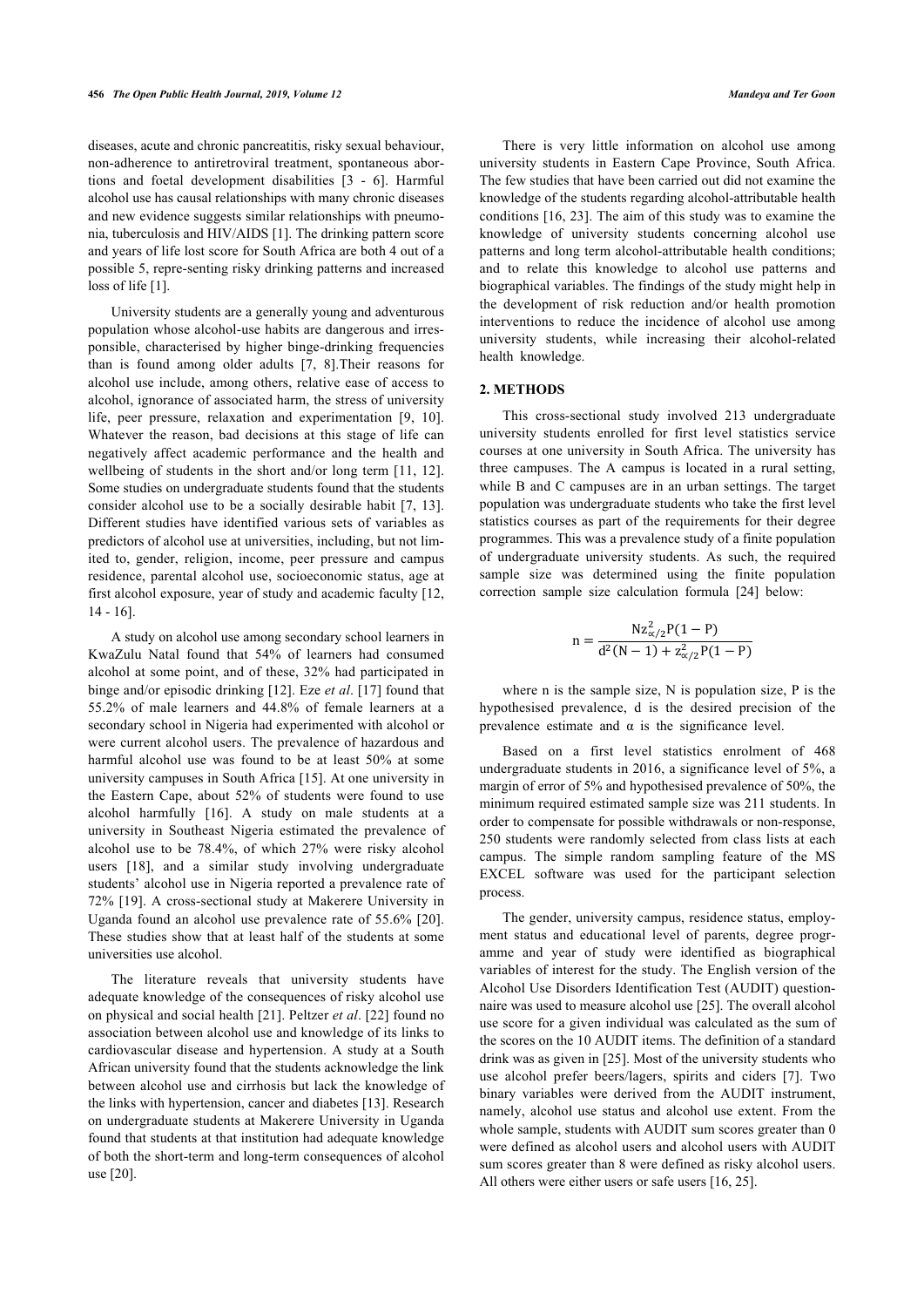Besides questions on biographical characteristics and alcohol use, the questionnaire included 30 items on knowledge of alcohol-attributable health conditions. The health knowledge questions were formulated based on the health consequences for drinkers as indicated in the WHO Global Status Report on Alcohol and Health [[4](#page-8-3)] and Shield *et al*. [\[26\]](#page-8-24). The questions were of a true/false nature and covered cardiovascular disease, cancer, gastrointestinal disorders, diabetes, mental health and reproductive health. One health knowledge variable was derived as a proportion of the total number of correct answers to the health knowledge questions, expressed as a percentage.

<span id="page-2-0"></span>The University of Fort Hare's Research Ethics Committee (UREC) gave approval for the study (Ref:GOO051SMAN01). The students were randomly identified, then invited for a study briefing. After the briefing, those who were interested were asked to sign an informed consent form prior to completing the questionnaire. The students completed the questionnaires in a designated quiet place secured for the purpose of data collection. Of the 250 sampled students, 221 gave their consent to participate in the study. Of the 221 completed questionnaires, 3.6% were incomplete and subsequently excluded from the analysis. This resulted in an effective sample size of 213 students.

Means and standard deviations were used to describe age and health knowledge while frequencies and percentages were used to summarise the categorical biographical variables and alcohol use variables. The significance of bivariate associations between alcohol use variables and biographical variables was tested using the chi-squared test for independence. This was followed up with odds ratios as measures of strength and direction of associations. The Mann-Whitney two samples test was used to compare age and health knowledge across the categories of alcohol-use status and extent. A multiple logistic regression of alcohol use and alcohol use extent on and health knowledge and student-specific biographical variables was carried out to determine the pattern of associations. All tests for statistical significance were carried out at a 5% level of significance and were performed using the SAS (Statistical Analysis Systems) software version 9.4.

## **3. RESULTS**

## **3.1. Alcohol Use Variables**

The Cronbach's reliability coefficient for the AUDIT questionnaire was 0.88, reflective of high internal consistency of the instrument[[27,](#page-8-25) [28\]](#page-8-26). The two alcohol-use variables, namely, alcohol use status and alcohol use extent, were derived from the AUDIT sum score. The distribution of the students according to these variables and the corresponding goodnessof-fit tests are shown in Table **[1](#page-2-0)**. The results show that there were significantly more alcohol users than non-users ( $\chi^2$  =5.8; p=0.0165). The estimated prevalence of alcohol use was 58.2%. There was no significant difference between the numbers of safe and risky alcohol users ( $\chi^2$ =2.6; p=0.1060).

#### **3.2. Knowledge of Alcohol-attributable Diseases**

Table **[2](#page-3-0)** shows the distribution of responses to statements on the health knowledge questionnaire. These statements are

either true or false. A response of 'Don't know' reflects a lack of knowledge and was considered a wrong response for the purpose of computing the overall health knowledge score. The overall health knowledge score was derived from the responses presented in the table below as the proportion of correct responses. The students were not confident of their knowledge of the links between alcohol use and cardiovascular and chronic diseases, as reflected in the high proportion of 'Don't know' responses. On the other hand, they showed confidence in their responses to statements on alcohol use and pregnancy.

|  |  |  |  |  |  |  |  |  |  | Table 1. Distribution of students by alcohol use variables. |  |
|--|--|--|--|--|--|--|--|--|--|-------------------------------------------------------------|--|
|  |  |  |  |  |  |  |  |  |  |                                                             |  |

| <b>Variables</b>   | $n$ (%)   | $\chi^2$ | p-value   |
|--------------------|-----------|----------|-----------|
| Alcohol use status |           |          |           |
| Users              | 124(58.2) | 5.8      | $0.0165*$ |
| <b>Nonusers</b>    | 89 (41.8) |          |           |
| Alcohol use extent |           |          |           |
| Risky              | 53 (42.7) | 2.6      | 0.1060    |
| Safe               | 71(57.3)  |          |           |

\*Statistically significant at a 5% significance level

The derived overall health knowledge scores ranged between 0% and 80%, and had a mean of 42.9% and a 95% confidence interval of (40.8-45.1). The median knowledge score was 46.7%, which means half of the students scored at most 46.7%. The upper quartile of the knowledge scores was 53.3%, which means 75% of the students scored at most 53.3%. Only a quarter of the students scored between 53.3% and the maximum of 80%. This is an indication of poor performance by the students on the health knowledge questionnaire.

## **3.3. Bivariate Analysis of Alcohol Use Status and Biographical and Knowledge Variables**

The chi-squared tests for goodness-of-fit of the uniform distribution of students across the categories of the biographical variables showed that there were significantly more students who resided in university accommodation  $(\chi^2=13.4; \text{ p}=0.0002)$  and significantly fewer students whose mothers were employed ( $\chi^2$  =6.88; p=0.0087). For the rest of the biographical variables, the goodness-of-fit test did not detect significant departures from uniformity. This means that the students were not significantly differently distributed across gender, degree, year of study, campus, parents' education and father's employment status. The frequencies and percentages showing the distribution of the students with respect to their biographical characteristics are shown in Table **[3](#page-3-1)**.

The zero AUDIT score criterion identified 58.2% (124) of the students as alcohol users. The results show that there were statistically significant associations between alcohol use and gender, level of study and father's employment status. Female students were less likely to use alcohol than their male counterparts (OR=0.3; 95%CI (0.18; 0.68)). About 47.2% (51) of female students used alcohol compared to 69.5% (73) of the male students. First-year students were less likely to use alcohol than returning students (OR=0.5; 95%CI (0.25; 0.94)). About 48.7% (54) of the first-year students used alcohol compared to 70.0% (70) of the returning students. Those with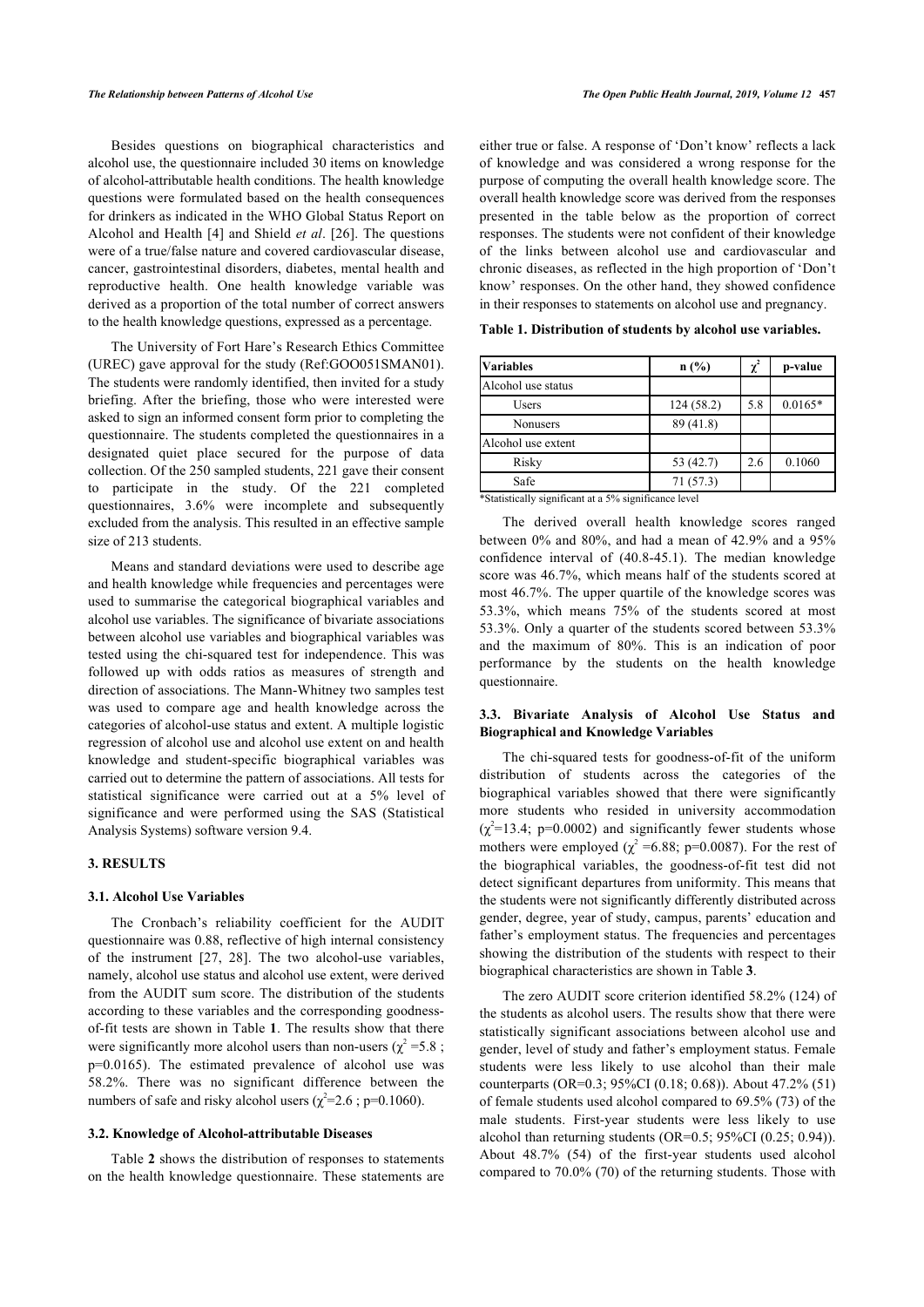employed fathers were more likely to use alcohol compared to those with unemployed fathers (OR=2.3; 95% CI (1.19; 4.47)). In total 69.1% (58) of students whose fathers were employed used alcohol, compared with 45.4% (39) of those whose fathers were unemployed. The degree programme, campus, residence, parents' educational level, mother's employment status, age and health knowledge did not have significant bivariate associations with alcohol use status.

<span id="page-3-0"></span>

|  |  |  |  | Table 2. Distribution of responses to statements on the health knowledge questionnaire. |  |  |  |
|--|--|--|--|-----------------------------------------------------------------------------------------|--|--|--|
|--|--|--|--|-----------------------------------------------------------------------------------------|--|--|--|

| <b>Statement</b>                                 | <b>True</b><br>$n$ (%) | False<br>n(%) | Don't know<br>$n$ (%) |
|--------------------------------------------------|------------------------|---------------|-----------------------|
| Moderate alcohol use is good for the heart       | 57(27.1)               | 82 (39.1)     | 71 (33.8)             |
| Alcohol use can be good for some cancers         | 15(7.0)                | 98 (46.0)     | 100(47.0)             |
| Alcohol causes all known cancers                 | 15(7.0)                | 93 (43.7)     | 105(49.3)             |
| Alcohol can be good for diabetes                 | 15(7.1)                | 111 (52.4)    | 86 (40.6)             |
| Breast cancer cannot be caused by alcohol        | 66 (31.4)              | 40(19.1)      | 104(49.5)             |
| Alcohol can cause damage to the liver            | 174(84.1)              | 16(7.7)       | 17(8.2)               |
| Alcohol does not affect the digestive system     | 57(27.1)               | 82 (39.1)     | 71 (33.8)             |
| Alcohol can cause heart diseases                 | 15(7.0)                | 98 (46.0)     | 100(47.0)             |
| Alcohol affects blood circulation                | 15(7.0)                | 93 (43.7)     | 105(49.3)             |
| Kidneys can stand any amount of alcohol          | 15(7.1)                | 111 (52.4)    | 86 (40.6)             |
| Moderate alcohol use is good for the body        | 66 (31.4)              | 40(19.1)      | 104(49.5)             |
| Coffee use reduces the risk of liver cirrhosis   | 174(84.1)              | 16(7.7)       | 17(8.2)               |
| Red wine increases the risk of blood clotting    | 15(7.0)                | 129(60.6)     | 69 (32.4)             |
| Red wine increases brain power                   | 103 (48.6)             | 14(6.6)       | 95 (44.8)             |
| Moderate use of whisky is good for the heart     | 125(59.2)              | 17(8.1)       | 69 (32.7)             |
| Spirits are more dangerous than beers and wines  | 24(11.3)               | 139 (65.6)    | 49 (23.1)             |
| Alcohol use can cause epilepsy                   | 62(29.4)               | 69 (32.7)     | 80 (37.9)             |
| Alcohol use does not cause brain damage          | 32(15.1)               | 40 (18.9)     | 140(66.0)             |
| The human body can take any amount of alcohol    | 26(12.2)               | 44(20.7)      | 143(67.1)             |
| HIV infection has nothing to do with alcohol use | 30(14.1)               | 66 (31.0)     | 117 (54.9)            |
| Drinking during pregnancy harms the mother only  | 31(14.8)               | 86 (41.0)     | 93 (44.3)             |
| Drinking during pregnancy slows baby's growth    | 137(64.6)              | 18(8.5)       | 57(26.9)              |
| Moderate alcohol use is good during pregnancy    | 144(68.6)              | 29(13.8)      | 37(17.6)              |
| Alcohol can cause hypertension                   | 21(10.0)               | 118 (55.9)    | 72 (34.1)             |
| Alcohol use has no links with diabetes           | 119(56.4)              | 29(13.7)      | 63(29.9)              |
| Pregnant women can only take spirits and wines   | 74(35.1)               | 101 (47.9)    | 36(17.0)              |
| Moderate alcohol use is safe during pregnancy    | 34(16.0)               | 167(78.8)     | 11(5.2)               |
| FAS is caused by alcohol use during pregnancy    | 157(74.4)              | 9(4.3)        | 45(21.3)              |
| FAS can be treated just like many other diseases | 7(3.3)                 | 172(81.1)     | 33 (15.6)             |
| Binge drinking can result in alcohol poisoning   | 38 (17.9)              | 128(60.4)     | 46(21.7)              |

## <span id="page-3-1"></span>**Table 3. Distribution of students by biographical characteristics and alcohol use status.**

|                       |                        | <b>Total</b> | <b>Alcohol Use</b>     |                           | Crude     |                     |
|-----------------------|------------------------|--------------|------------------------|---------------------------|-----------|---------------------|
| <b>Characteristic</b> | <b>Category</b>        | n(%)         | <b>User</b><br>$n$ (%) | <b>Nonuser</b><br>$n$ (%) | <b>OR</b> | 95% CI for Crude OR |
| Gender                | Female                 | 108(50.7)    | 51(47.2)               | 57(52.8)                  | 0.3       | $(0.18:0.68)$ *     |
|                       | Male                   | 105(49.3)    | 73 (69.5)              | 32(30.5)                  |           | Reference           |
|                       | Commerce               | 114(56.4)    | 63(55.3)               | 51(44.7)                  | 0.5       | (0.40; 1.46)        |
| Degree                | Science                | 88 (43.6)    | 56(63.6)               | 32(36.4)                  |           | Reference           |
| Year of study         | First Year             | 111(52.6)    | 54 (48.7)              | 57(51.3)                  | 0.8       | $(0.25:0.94)^*$     |
|                       | Returning              | 100(47.4)    | 70(70.0)               | 30(30.0)                  |           | Reference           |
|                       | Alice                  | 106(49.8)    | 66(62.3)               | 40(37.7)                  | 1.3       | (0.69; 2.52)        |
| Campus                | East London 107 (50.2) |              | 58 (54.2)              | 49(45.8)                  |           | Reference           |
| Residence             | On                     | 131(62.7)    | 80(61.1)               | 51 (38.9)                 | 1.6       | (0.94; 2.79)        |
|                       | Off                    | 78 (37.3)    | 41(52.6)               | 39(47.4)                  |           | Reference           |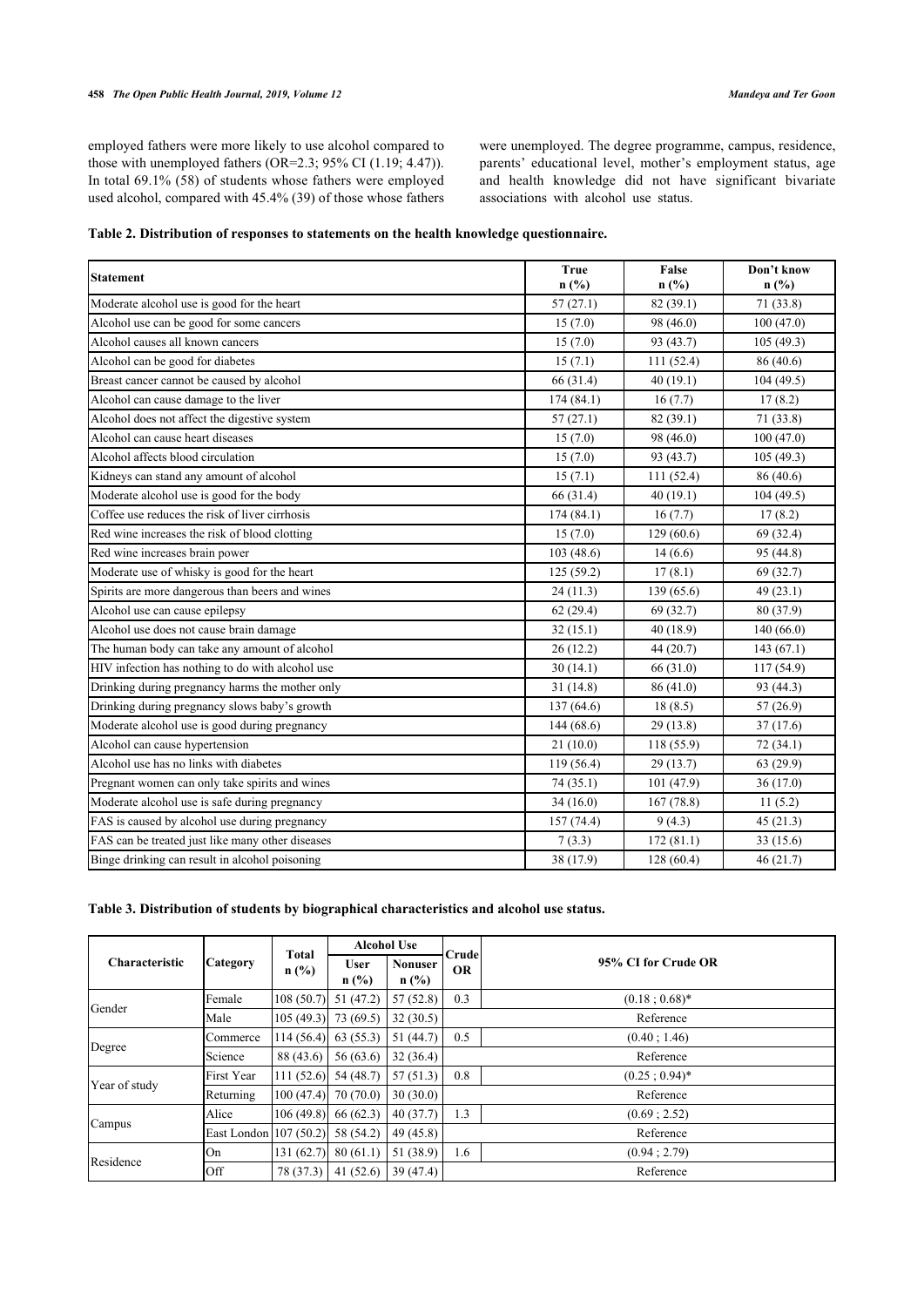|                      |                        |                         | <b>Alcohol Use</b>                                         |                           |                    |                     |
|----------------------|------------------------|-------------------------|------------------------------------------------------------|---------------------------|--------------------|---------------------|
| Characteristic       | Category               | <b>Total</b><br>$n$ (%) | <b>User</b><br>$n$ (%)                                     | <b>Nonuser</b><br>$n$ (%) | Crude<br><b>OR</b> | 95% CI for Crude OR |
|                      | Primary                | 67(33.0)                | 38 (56.7)                                                  | 29(43.3)                  | 0.7                | (0.32; 1.63)        |
| Mother's Education   | Secondary              | 66 (32.5)               | 37(56.1)                                                   | 29(43.9)                  | 0.6                | (0.30; 1.42)        |
|                      | Tertiary               | 70(34.5)                | 45(64.3)                                                   | 25(37.7)                  |                    | Reference           |
| Father's Education   | Primary                | 65(35.3)                | 33(50.8)                                                   | 32(49.2)                  | 0.6                | (0.29; 1.38)        |
|                      | Secondary              | 50(27.2)                | 30(60.0)                                                   | 20(40.0)                  | 0.7                | (0.31; 1.52)        |
|                      | Tertiary               | 69 (37.5)               | 43(62.3)                                                   | 26(37.7)                  |                    | Reference           |
|                      | Employed               | 81(40.7)                | 55(67.9)                                                   | 26(32.1)                  | 1.5                | (0.77; 2.82)        |
| Mother's Employment  | Unemployed $118(59.3)$ |                         | 63 (53.4)                                                  | 55 (46.6)                 |                    | Reference           |
|                      | Employed               | 84 (49.4)               | 58(69.1)                                                   | 26(30.9)                  | 2.3                | $(1.19; 4.47)^*$    |
| Father's Employment  | Unemployed             | 86 (50.6)               | 39(45.4)                                                   | 47(54.6)                  |                    | Reference           |
| Health Knowledge (%) |                        |                         | $\left[42.9(1.09)\right]45.1(1.32)\left[39.7(1.84)\right]$ |                           | $5.4^d$            | (0.92; 9.86)        |
| Age (years)          |                        |                         | $22.0(0.29)$ $21.8(0.31)$ $22.4(0.54)$                     |                           | $-0.6d$            | $(-1.84:0.65)$      |

*(Table 3) contd.....*

**\***Statistically significant at a 5% level of significance

\*\*Mean (se) in first three columns

d mean difference

## **3.4. Bivariate Analysis of Alcohol Use Extent and Biographical and Knowledge Variables**

Based on the AUDIT sum score, 42.7% (53) of the 124 alcohol users were identified as risky alcohol users. Table **[4](#page-4-0)** shows the bivariate distribution of alcohol use extent and the biographical and knowledge variables. Gender, degree programme, campus and father's employment status had statistically significant associations with alcohol use extent. Females were significantly less likely to be risky alcohol users (OR=0.3; 95% CI (0.15; 0.71)). Only 28.0% (14) of the female alcohol users were risky alcohol users compared to 53.4% (39) of male alcohol users. Commerce students were less likely to be risky alcohol users (OR=0.4; 95% CI (0.19; 0.85)) compared to Science students. The results show that 33.3% (21) of the Commerce students were risky alcohol users compared to 55.4% (31) of Science students. With respect to campus, Alice campus students were more likely to use alcohol in a risky manner (OR=3.4;  $95\%$  CI (1.58; 7.11)) than East London campus students. About 16 (28.1%) of East London campus alcohol users were risky users compared to 56.1% (37) of Alice campus alcohol users. Students with employed fathers were more likely to be risky alcohol users (OR=2.4; 95% CI (1.03; 5.66)) than those with unemployed fathers. Only 30.8% (12) of those with unemployed fathers had risky alcohol use habits, compared to 52.6% (30) of those with employed fathers. The year of study, degree, residence, parents' educational level, mother's employment status, age and health knowledge had no significant associations with alcohol use.

#### **3.5. Multivariate Analysis of Alcohol Use**

Table **[5](#page-4-0)** shows the estimated logistic regression parameter estimates, their standard errors, the Wald's chi-squared tests for the significance of the parameter estimates, the adjusted odds ratios and their corresponding 95% confidence intervals.

<span id="page-4-0"></span>Taking all the predictor variables into consideration, status of alcohol use status was found to be significantly dependent on gender and health knowledge. The results suggest that females are less likely to use alcohol and that those with more knowledge are more likely to use alcohol. However, the 95% confidence interval for the odds ratios associated with health knowledge includes 1.0, the null value of the odds ratio. This suggests that, while present, the effect of health knowledge is weak and borderline significant.

Since most of the predictors are not significantly related to alcohol, the stepwise automatic variable selection procedure was used to find the best set of predictors for alcohol use. On applying the stepwise automatic variable selection method, the model with gender and father's employment status was identified as the best model for predicting alcohol use. The resultant model identified as the best is shown in Table **[6](#page-6-0)**.

The parameter estimate (β) for females is -0.60, which means that being female reduces the log odds of alcohol use by 0.6 when the father's employment status remains constant. Analogously, the parameter estimate for employed father is 0.47, which means having an employed father increases the log odds of alcohol use by about 0.5 when the gender of the student remains constant. This model excludes the level of study and health knowledge, which had been found to have significant associations with alcohol use status. This confirms that the effect of the level of study on alcohol use status is so weak that it disappears in the presence of gender and employment status of the father of the participant. The model estimates the odds ratios for gender and father's employment status to be 0.30 (95% CI (0.15; 0.62)) and 2.6 (95% CI (1.26; 5.21)), respectively. This is in agreement with the bivariate analysis that showed that females are less likely to use alcohol while those with employed fathers are more likely to use alcohol.

#### **3.6. Multivariate Analysis of Alcohol Use Extent**

Table**7** shows the alcohol use extent. This full model identified age, father's educational level and father's employment status. While the confidence interval of the odds ratio for age excludes 1.0, the null value of an odds ratio, its lower limit is very close to 1.0.This suggests that the effect of age on the extent of alcohol use is very weak.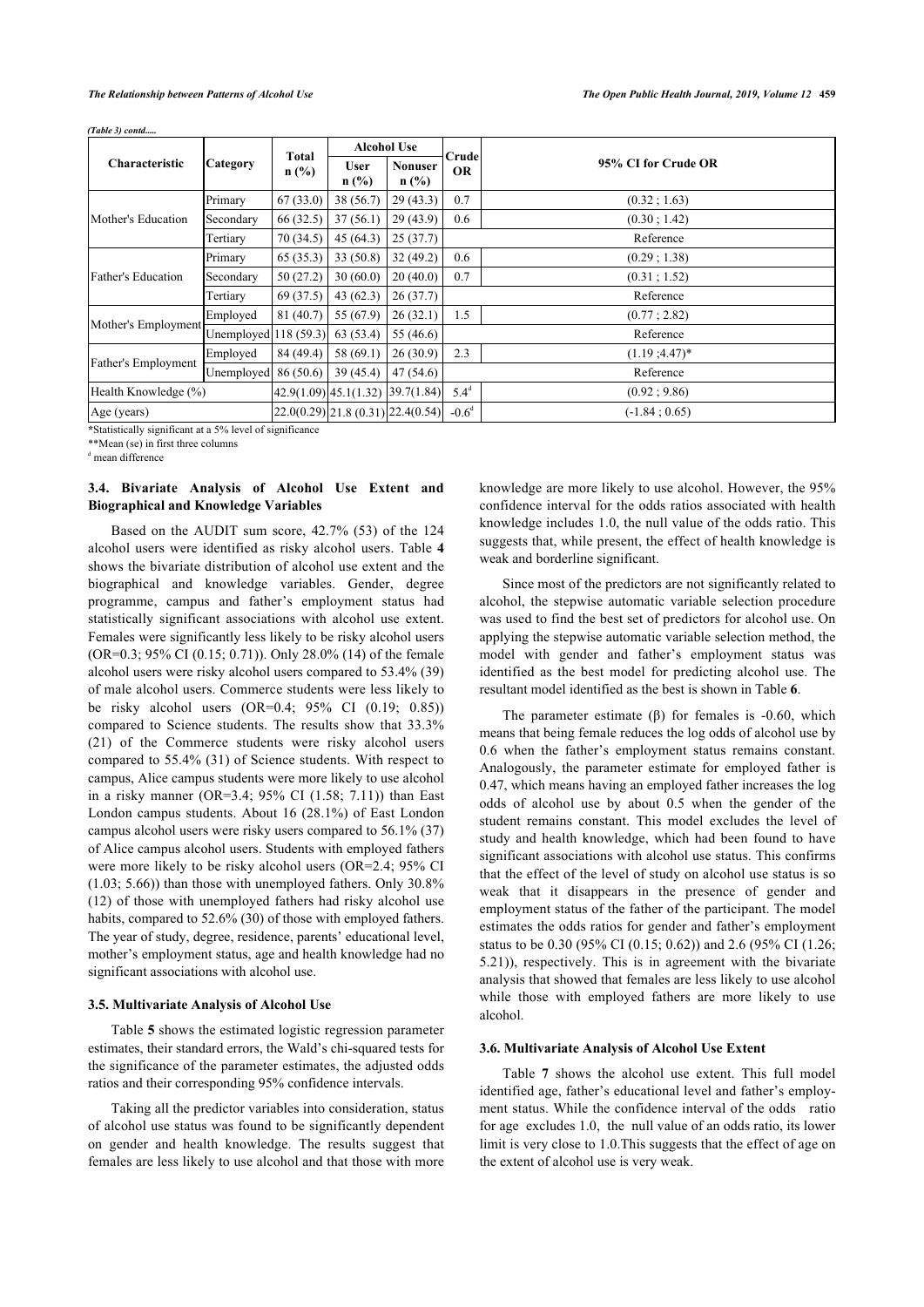|  | Table 4. Distribution of students by biographical characteristics and alcohol use extent. |  |  |
|--|-------------------------------------------------------------------------------------------|--|--|
|--|-------------------------------------------------------------------------------------------|--|--|

|                        |                       |                         |                                      | <b>Alcohol Use Extent</b>                             |           |                         |
|------------------------|-----------------------|-------------------------|--------------------------------------|-------------------------------------------------------|-----------|-------------------------|
| Variable               | Category              | <b>Total</b><br>$n$ (%) | <b>Risky</b><br>$n$ (%)              | Safe<br>$n$ (%)                                       | <b>OR</b> | 95% CI for OR           |
| Gender                 | Female                | 51(41.1)                | 14(27.5)                             | 37(72.5)                                              | 0.3       | $(0.15 \; ; \; 0.71)^*$ |
|                        | Male                  | 73 (58.9)               | 39 (53.4) 34 (46.6)                  |                                                       |           | Reference               |
| Year of study          | <b>First Year</b>     | 54 (43.5)               | $20(37.0)$ 34 (63.0)                 |                                                       | $0.7\,$   | (0.32; 1.36)            |
|                        | Returning             | 70 (56.5)               | 33 (47.1) 37 (52.9)                  |                                                       |           | Reference               |
| Degree                 | Commerce              | 63(52.9)                | $21(33.3)$ 42 (66.7)                 |                                                       | 0.4       | $(0.19:0.85)*$          |
|                        | Science               | 56(47.1)                | 31 $(55.4)$ 25 $(44.6)$              |                                                       |           | Reference               |
| Campus                 | Alice                 | 66 (53.2)               | $37(56.1)$ 29 (43.9)                 |                                                       | 3.4       | $(1.58; 7.11)^*$        |
|                        | East London 58 (46.8) |                         | $16(27.6)$ 42 (72.4)                 |                                                       |           | Reference               |
| Residence              | On                    | 80 (66.1)               | 38 (47.5) 42 (52.5)                  |                                                       | 1.8       | (0.80; 3.81)            |
|                        | Off                   | 41 (33.9)               | $14(34.1)$ 27 (65.9)                 |                                                       |           | Reference               |
|                        | Primary               | 38(31.7)                | 15 (39.5) [23 (60.5)                 |                                                       | 0.8       | (0.33; 1.91)            |
| Mother's Education     | Secondary             | 37(30.8)                | $16(43.2)$ 21 (56.8)                 |                                                       | 0.7       | (0.28; 1.64)            |
|                        | Tertiary              | 45 (37.5)               | 22(48.9)                             | 23(51.1)                                              |           | Reference               |
|                        | Primary               | 30(28.3)                | 13 (39.4) $\big  20 \, (60.6) \big $ |                                                       | 2.0       | (0.78; 5.15)            |
| Father's Education     | Secondary             | 33(31.1)                | $17(56.7)$ 13 (43.3)                 |                                                       | 1.0       | (0.40; 2.52)            |
|                        | Tertiary              | 43 (40.6)               | 17 (39.5) $\big  26 (60.5) \big $    |                                                       |           | Reference               |
| Mother's Employment    | Employed              | 55 $(46.6)$             | 28 (50.9) 27 (49.1)                  |                                                       | 1.7       | (0.81; 3.51)            |
|                        | Unemployed $63(53.4)$ |                         | $24(38.1)$ 39 (61.9)                 |                                                       |           | Reference               |
| Father's Employment    | Employed              | 58 (59.8)               | 30(51.7)                             | 28(48.3)                                              | $2.4$     | $(1.03; 5.66)^*$        |
|                        | Unemployed $39(40.2)$ |                         | $12(30.8)$ 27 (69.2)                 |                                                       |           | Reference               |
| Health Knowledge (%)** |                       |                         |                                      | $45.1(1.32)$ 44.3 (2.25) 45.7(1.59) -1.5 <sup>d</sup> |           | $(-6.93; 4.01)$         |
| Age (years)**          |                       |                         |                                      | $21.8(0.32)$ $21.9(0.32)$ $21.7(0.48)$ $0.2d$         |           | $(-1.03; 1.37)$         |

**\***Statistically significant at a 5% level of significance

\*\*Mean (se) in first three columns

d mean difference

## **Table 5. Logistic regression model for alcohol use.**

| Parameter                  | β       | $se(\beta)$ | $\chi^2$ | p-value | <b>AOR</b> | 95%CI of AOR    |
|----------------------------|---------|-------------|----------|---------|------------|-----------------|
| Intercept                  | $-0.75$ | 1.830       | 0.2      | 0.684   |            |                 |
| Degree (Commerce)          | $-0.25$ | 0.316       | 0.6      | 0.422   | 0.6        | (0.18; 2.08)    |
| Gender (Female)            | $-0.60$ | 0.221       | 7.3      | 0.007   | 0.3        | $(0.13:0.72)^*$ |
| Age                        | $-0.01$ | 0.076       | 0.0      | 0.929   | 1.0        | (0.86; 1.15)    |
| Year of Study (First Year) | $-0.40$ | 0.229       | 3.1      | 0.077   | 0.4        | (0.18; 1.09)    |
| Campus (Alice)             | $-0.38$ | 0.333       | 1.3      | 0.260   | 0.5        | (0.13; 1.74)    |
| Residence (On Campus)      | 0.34    | 0.255       | 1.8      | 0.180   | 2.0        | (0.73; 5.37)    |
| Education                  |         |             |          |         |            |                 |
| Mother (Secondary)         | $-0.23$ | 0.329       | 0.5      | 0.482   | 1.0        | (0.31; 3.06)    |
| Mother (Primary)           | 0.44    | 0.436       | 1.0      | 0.312   | 1.9        | (0.43; 8.57)    |
| Father (Secondary)         | $-0.06$ | 0.338       | 0.0      | 0.858   | 0.7        | (0.21; 2.54)    |
| Father (Primary)           | $-0.21$ | 0.397       | 0.3      | 0.604   | 0.6        | (0.15; 2.64)    |
| Employment                 |         |             |          |         |            |                 |
| Mother(Employed)           | 0.32    | 0.295       | 1.2      | 0.275   | 1.9        | (0.60; 6.06)    |
| Father(Employed)           | 0.23    | 0.294       | 0.6      | 0.436   | 1.6        | (0.50; 5.01)    |
| Health Knowledge           | 0.03    | 0.015       | 4.7      | 0.030   | 1.0        | $(1.00:1.06)^*$ |

\*Statistically significant at  $\alpha$ =0.05

The estimated logistic regression model presented in Table **[7](#page-6-1)** is a full model with all the predictors included. However, most of the predictors are not statistically significant, which makes the model unnecessarily complex. In order to obtain a

simpler and more parsimonious model, the stepwise automatic variable selection was implemented and the results are shown in Table **[8](#page-7-0)**.

The automatic variable selection procedure identified gen-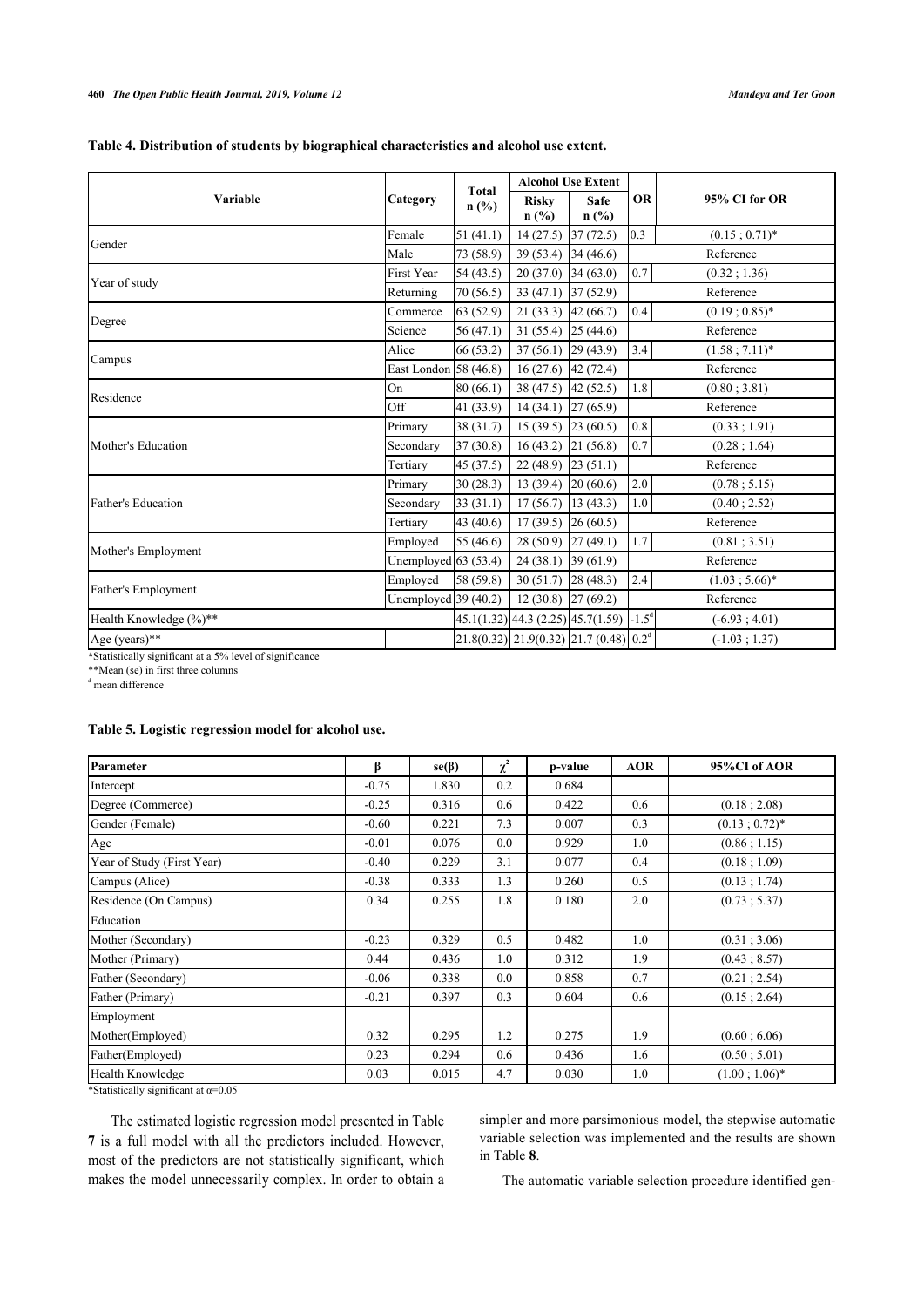der, campus and father's employment status as the only signifi-

<span id="page-6-0"></span>**Table 6. Automatically selected estimated logistic regression model of alcohol use.**

| Parameter         |                  | $\left  \text{se}(\beta) \right  \chi^2$   p-value  AOR |     | $95\%$ CI of<br><b>AOR</b> |
|-------------------|------------------|---------------------------------------------------------|-----|----------------------------|
| Intercept         |                  | $0.41$ 0.181 5.2 0.023                                  |     |                            |
| Gender (Female)   |                  | $-0.60[0.182]10.7]0.001$                                | 0.3 | (0.15:0.62)                |
| Father (Employed) | $0.47$ 0.181 6.8 | 0.009                                                   | 2.6 | (1.26:5.21)                |

cant predictors of the extent of alcohol use. These results show that females were associated with lower odds of risky alcohol use than males; Alice campus was associated with higher odds of risky alcohol use than East London campus; and those with employed fathers had a higher likelihood of risky alcohol use. The parameter estimates show that being female reduces the log odds of risky alcohol use by 0.55, being at the Alice campus increases the log odds of risky alcohol use by 0.61, and having an employed father increases the log odds of risky alcohol use by 0.66, when all other predictors remains constant.

## **4. DISCUSSION**

The study sought to determine alcohol use patterns and knowledge of alcohol-attributable health conditions among university students in the Eastern Cape, South Africa, on which information is currently lacking. The prevalence of alcohol use was moderately high (58.2%), and comparable to the findings obtained in other universities in South Africa [\[15,](#page-8-15) [29](#page-8-27) - [31\]](#page-8-28). Young and De Klerk[[16](#page-8-13)] found a prevalence of 52.7% at Rhodes University, which lies 106 km to the south-east of the University of Fort Hare's Alice campus, and 160 km west of Fort Hare's East London campus. Compared with other studies in South Africa and elsewhere, alcohol use prevalence among university students in this study was moderately high. Olukemi *et al*. [\[21\]](#page-8-19) found an alcohol use prevalence of 62.0% at a Nigerian university. Kyei *et al*. [\[15](#page-8-15)] found an alcohol use prevalence of 65.0% and a risky alcohol use prevalence of 49.0% among alcohol users at the University of Venda. Davoren *et al*. [\[32\]](#page-8-29) estimated an alcohol use prevalence of 66.4% at an Irish university. Chauke *et al*. [[33](#page-8-30)] found a highschool alcohol use prevalence of 35.5% at a school in KwaZulu Natal Province in South Africa. Given such a high prevalence rate at high school, the 50.0% prevalence rate at some universities is not surprising. Bearing in mind the contribution of alcohol-attributable health conditions on the burden of disease, these results suggest that alcohol use among university students is a potential public health problem.

<span id="page-6-1"></span>In this study, there was generally little knowledge of the long-term effects of alcohol use among the students. This is consistent with the findings from other studies that looked at knowledge of the long-term effects of alcohol on the health of users[[13](#page-8-11), [22\]](#page-8-20). Alcohol users in this study were more knowledgeable of the long-term health effects of alcohol use than those in some studies. The dissemination of alcoholrelated health information is usually targeted at the general population, while some safe alcohol use campaigns specifically target alcohol users through events in social spaces where alcohol consumption is not restricted. Alcohol users are likely

to pay attention to the health promotion materials because they are stakeholders. Conversely, non-users may find the information irrelevant to them because they do not practise the behaviour.

This study showed that socioeconomic status, measured through educational level and employment status of the father, is a significant predictor of health knowledge. This is a plausible outcome, especially regarding educational level, based on the assumption that higher educational level is associated with higher ability to understand and value information. However, students with employed fathers are likely to have access to more financial resources and therefore more money to sponsor alcohol use habits. Results from other studies show that high socioeconomic status is associated with a higher risk of alcohol use [\[7](#page-8-5), [15](#page-8-15), [29](#page-8-27) - [31](#page-8-28)]. However, there is no consensus on the influence of socioeconomic status on the decision to experiment with alcohol and other substances [\[32](#page-8-29)]. This study identified father's employment status as the only socioeconomic variable associated with alcohol use. The Eastern Cape is a poor and rural province in South Africa. The province is characterised by high unemployment. The few that are employed are predominantly male, and as such, father's employment status would be a good proxy for socioeconomic status.

Both alcohol use and risky alcohol use were lower among the female students than among the males. This is consistent with the findings of other studies on alcohol use among university students and adolescents [[9,](#page-8-7) [12](#page-8-10), [14](#page-8-12), [15,](#page-8-15) [29,](#page-8-27) [33](#page-8-30) - [35](#page-9-0)]. However, one study found no significant gender difference in alcohol use among university students [\[36\]](#page-9-1). Males tend to consume alcohol more than females, in terms of the quantity of alcohol and frequency of use [\[7,](#page-8-5) [13](#page-8-11)].

Similar studies carried out with university students elsewhere also found that returning students have a higher likelihood of alcohol use than first-year students [\[9,](#page-8-7) [16,](#page-8-13) [34](#page-8-31)]. This is probably due to the fact that first-year students would still be familiarising themselves with the university environment. However, in contrast to the above findings, Govender *et al*. [[37\]](#page-9-2) found that alcohol use was higher among first-year students than among returning students. It is worth noting that alcohol experimentation is already high at the school level in South Africa [\[38\]](#page-9-3). Given the freedoms associated with university life, it may be reasonable to expect that alcohol and substance experimentation would be higher among first-year university students. This difference in results suggests that alcohol use habits are not necessarily homogeneous across different universities.

Rural campus students were at a higher risk of unsafe alcohol use than urban campus students. The lack of recreational opportunities at the rural campus might cause students to resort to excessive alcohol consumption. In addition, the cost of living in the urban setting is generally high and financially more demanding than rural life, and it is possible that students in an urban setting have less disposable money for alcohol. Notably, students residing on a rural campus enjoy favourable alcohol prices compared to urban students, who would have to drink in hotels at higher costs, or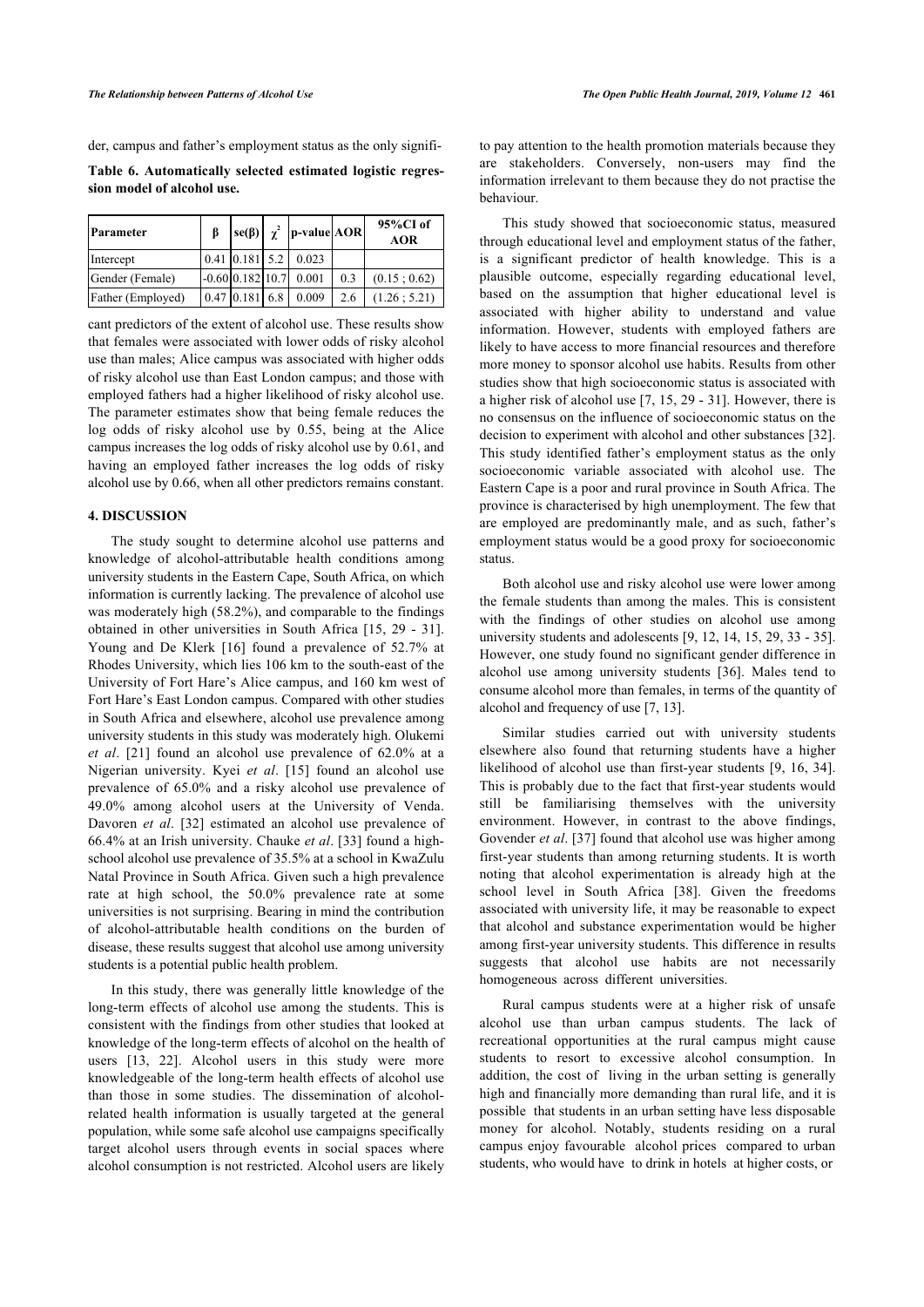| Table 7. Estimated logistic regression model for alcohol use extent. |  |  |  |
|----------------------------------------------------------------------|--|--|--|
|                                                                      |  |  |  |

| Parameter                  | β       | $se(\beta)$ | $\chi^2$ | p-value | <b>AOR</b> | 95%CI of AOR          |
|----------------------------|---------|-------------|----------|---------|------------|-----------------------|
| Intercept                  | $-6.50$ | 3.352       | 3.8      | 0.052   |            |                       |
| Degree (Commerce)          | $-0.12$ | 0.417       | 0.1      | 0.773   | 0.8        | (0.15; 4.04)          |
| Gender (Female)            | $-0.66$ | 0.360       | 3.4      | 0.067   | 0.3        | (0.07; 1.10)          |
| Age                        | 0.30    | 0.144       | 4.4      | 0.036   | 1.4        | $(1.02; 1.79)^*$      |
| Year of Study (First Year) | 0.25    | 0.342       | 0.5      | 0.462   | 1.7        | (0.43; 6.33)          |
| Campus (Alice)             | 0.46    | 0.461       | 1.0      | 0.315   | 2.5        | (0.41; 15.42)         |
| Residence (On Campus)      | 0.43    | 0.362       | 1.4      | 0.236   | 2.4        | (0.57; 9.73)          |
| Education                  |         |             |          |         |            |                       |
| Mother (Secondary)         | $-0.67$ | 0.525       | 1.6      | 0.205   | 0.3        | (0.04; 1.63)          |
| Mother (Primary)           | $-0.04$ | 0.635       | 0.0      | 0.944   | 0.5        | (0.05; 4.34)          |
| Father (Secondary)         | 1.05    | 0.511       | 4.3      | 0.039   | 12.3       | $(1.59:94.63)*$       |
| Father (Primary)           | 0.40    | 0.567       | 0.5      | 0.482   | 6.4        | (0.70; 57.70)         |
| Employment                 |         |             |          |         |            |                       |
| Mother (Employed)          | 0.40    | 0.456       | 0.8      | 0.381   | 2.2        | (0.37; 13.27)         |
| Father (Employed)          | 1.20    | 0.534       | 5.1      | 0.024   | 11.1       | $(1.37 \div 89.65)^*$ |
| Health Knowledge           | $-0.02$ | 0.022       | 0.6      | 0.427   | 1.0        | (0.94:1.03)           |

\*Statistically significant at  $\alpha$ =0.05

## <span id="page-7-0"></span>**Table 8. Stepwise automatically selected logistic regression model of alcohol use.**

| Parameter         |  |                   | $ \text{se}(\beta)  \chi^2  \text{p-value} \text{AOR} $ |     | 95%CI of<br><b>AOR</b> |
|-------------------|--|-------------------|---------------------------------------------------------|-----|------------------------|
| Intercept         |  | $-0.53$ 0.263 4.0 | 0.044                                                   |     |                        |
| Gender (Female)   |  | $-0.55$ 0.273 4.0 | 0.045                                                   | 0.3 | (0.11; 0.97)           |
| Campus (Alice)    |  | $0.62$ 0.256 5.9  | 0.015                                                   | 3.5 | (1.27:9.44)            |
| Father (Employed) |  | $0.60$ 0.263 5.1  | 0.023                                                   | 3.3 | (1.18:9.21)            |

could drink in cheaper but overcrowded and criminally risky drinking places in close proximity to the campus residences.

## **5. LIMITATIONS**

Although students were assured of the confidentiality and anonymity of the information they provided, that alone may not have guaranteed the honesty of their responses to the alcohol use questionnaire. A biomarker-based measurement of alcohol use could have been more reliable. However, the caveat is that measuring alcohol use in such a manner is challenging. Students may not be willing to participate in a study that involves the clinical assessment of alcohol use. The restriction of the study population to a specific group of students limits the generalisability of the results to the wider university student population. This study was concerned with the current use of alcohol. Notwithstanding these limitations, the study could serve as a basis for a larger longitudinal randomised controlled trial of alcohol-attributable health risk reduction and health promotion interventions among university students. The findings of the study might help in the development of risk reduction and/or health promotion interventions to reduce the prevalence and incidence of alcohol use among university students, while increasing their alcohol-related health knowledge. Given the scarcity of data on university students' alcohol use patterns and knowledge of alcohol-attributable health conditions in the Eastern Cape, this study adds to the scientific literature on the subject.

## **CONCLUSION**

The findings of the study show that slightly more than half the students use alcohol, and of these, the majority are safe alcohol users. The chances of alcohol use are higher among males, seniors and those with employed fathers than among females, first years and those with unemployed fathers, respectively. With respect to health knowledge, alcohol users and those whose fathers have post-primary education were significantly more knowledgeable than non-users and those whose fathers have primary education, respectively. Among those that use alcohol, the chances of risky alcohol use are higher among males and students with employed fathers than among females and those with unemployed fathers, respectively. While gender and father's employment status are significant predictors of alcohol use, gender, father's employment status and campus are significant predictors of risky alcohol use. Health knowledge is low, regardless of individual biographical variables and extent of alcohol use. The prevalence of alcohol use is moderately high and health knowledge is low regardless of risky alcohol use. The likelihood of alcohol use, risky and non-risky, is higher among males, those in rural environments and those with high socioeconomic status. While knowledge of alcohol-attributable health conditions is generally low, alcohol users and those with educated parents are more knowledgeable.

The combination of lack of knowledge and the high prevalence of alcohol use provides fertile ground for possible future experimentation with alcohol among current non-users and increased consumption among current users. Health promotion and risk reduction interventions should be targeted at educating both users and non-users of alcohol about the value of a healthy lifestyle.

## **ETHICS APPROVAL AND CONSENT TO PARTICI-PATE**

The University of Fort Hare's Research Ethics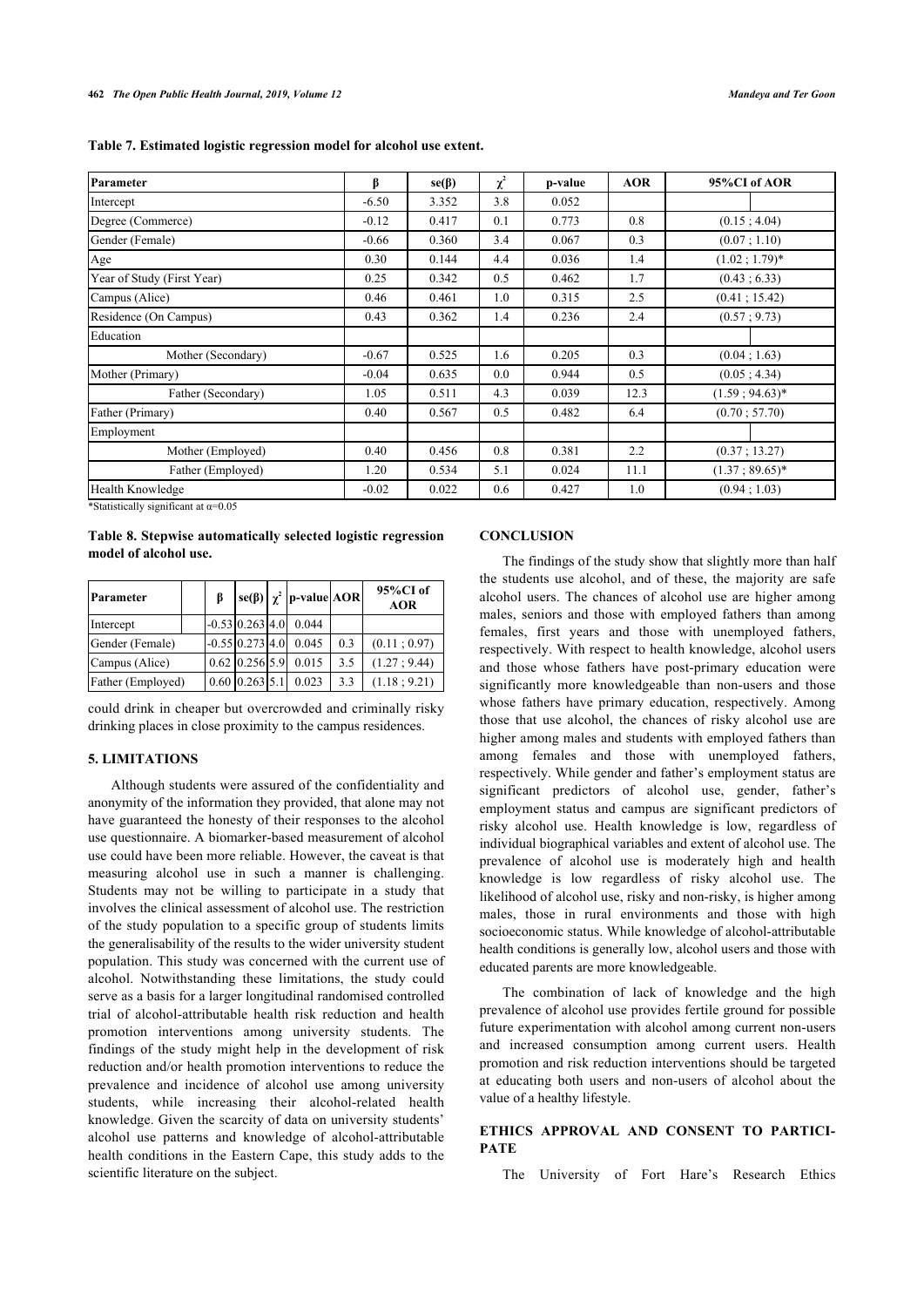<span id="page-8-12"></span>Committee(UREC) gave approval for the study (Ref:GOO051SMAN01).

### <span id="page-8-15"></span>**HUMAN AND ANIMAL RIGHTS**

Not applicable.

## <span id="page-8-13"></span>**CONSENT FOR PUBLICATION**

Informed consent was obtained from all the participants

## <span id="page-8-14"></span>**AVAILABILITY OF DATA AND MATERIALS**

Data from this study will be made available on request.

#### <span id="page-8-16"></span>**FUNDING**

None.

## <span id="page-8-17"></span>**CONFLICT OF INTEREST**

<span id="page-8-18"></span>The authors declare no conflict of interest, financial or otherwise.

## **ACKNOWLEDGEMENTS**

Declared none.

## <span id="page-8-20"></span><span id="page-8-19"></span><span id="page-8-0"></span>**REFERENCES**

- [1] World Health Organisation. Global Status Report on Alcohol and Health 2014. Geneva: World Health Organisation 2014.
- <span id="page-8-1"></span>[2] Matzopoulos R, Truen S, Bowman B, *et al.* The cost of alcohol use in South Africa 2014[.http://dx.doi](http://dx.doi)
- <span id="page-8-21"></span><span id="page-8-2"></span>[3] Rehm J, Shield K. Alcohol and Mortality-Global alcohol-attributable deaths from cancer, liver cirrhosis and injury. Alcohol Res 2014; 35(2): 174-83. [PMID: [24881325](http://www.ncbi.nlm.nih.gov/pubmed/24881325)]
- <span id="page-8-23"></span><span id="page-8-22"></span><span id="page-8-3"></span>[4] WHO. Fetal alcohol syndrome: dashed hopes, damaged lives. Bull World Health Organ 2011; 89(6): 398-9.
	- [\[http://dx.doi.org/10.2471/BLT.11.020611\]](http://dx.doi.org/10.2471/BLT.11.020611) [PMID: [21673854\]](http://www.ncbi.nlm.nih.gov/pubmed/21673854)
- <span id="page-8-24"></span>[5] Chambers CD, Yevtushok L, Zymak-Zakutnya N, *et al.* Prevalence and predictors of maternal alcohol consumption in 2 regions of Ukraine. Alcohol Clin Exp Res 2014; 38(4): 1012-9. [\[http://dx.doi.org/10.1111/acer.12318](http://dx.doi.org/10.1111/acer.12318)] [PMID: [24834525\]](http://www.ncbi.nlm.nih.gov/pubmed/24834525)
- <span id="page-8-25"></span><span id="page-8-4"></span>[6] Morojele N, Nkosi S, Connie MA, Kekwaletsewe CT, Saban A, Parry CDH. Review of research on alcohol and HIV in Sub-Saharan Africa - Policy Brief, sl. South African Medical Research Council 2013.
- <span id="page-8-26"></span><span id="page-8-5"></span>[7] Lategan B, du Preez R, Pentz C. Socio-demographic insights into South African student drinking behaviour. S Afr J Higher Edu 2017; 31(5): 90-115.
	- [\[http://dx.doi.org/10.20853/31-5-1512\]](http://dx.doi.org/10.20853/31-5-1512)
- <span id="page-8-27"></span><span id="page-8-6"></span>[8] Wolle CC, Sanches M, Zilberman ML, *et al.* Differences in drinking patterns between men and women in Brazil. Br J Psychiatry 2011; 33(4): 367-73. [\[http://dx.doi.org/10.1590/S1516-44462011000400010\]](http://dx.doi.org/10.1590/S1516-44462011000400010) [PMID:

[22189926\]](http://www.ncbi.nlm.nih.gov/pubmed/22189926)

- <span id="page-8-7"></span>[9] Cherian L, Mboweni M, Mabasa L, *et al.* Patterns and prevalence of alcohol use among University of Utopia students in South Africa. Meditt J Soc Sci 2014; 5(20): 1573-9. [\[http://dx.doi.org/10.5901/mjss.2014.v5n20p1573\]](http://dx.doi.org/10.5901/mjss.2014.v5n20p1573)
- <span id="page-8-28"></span><span id="page-8-8"></span>[10] Seggie J. Alcohol and South Africa's youth. S Afr Med J 2012; 102(7): 587. [http://www.samj.org.za/index.php/samj/article/view/6003/4278]. [\[http://dx.doi.org/10.7196/SAMJ.6003\]](http://dx.doi.org/10.7196/SAMJ.6003) [PMID: [22748432](http://www.ncbi.nlm.nih.gov/pubmed/22748432)]
- <span id="page-8-29"></span><span id="page-8-9"></span>[11] Gauffin K, Vinnerljung B, Hjern A. School performance and alcoholrelated disorders in early adulthood: a Swedish national cohort study. Int J Epidemiol 2015; 44(3): 919-27. [\[http://dx.doi.org/10.1093/ije/dyv006](http://dx.doi.org/10.1093/ije/dyv006)] [PMID: [25797580\]](http://www.ncbi.nlm.nih.gov/pubmed/25797580)
- <span id="page-8-30"></span><span id="page-8-10"></span>[12] Ghuman S, Meyer-Weitz A, Knight S. Prevalence patterns and predictors of alcohol use and abuse among secondary school students. S Afr Fam Pract 2012; 54(2): 132-8. [\[http://dx.doi.org/10.1080/20786204.2012.10874192\]](http://dx.doi.org/10.1080/20786204.2012.10874192)
- <span id="page-8-31"></span><span id="page-8-11"></span>[13] Nkambule N, Bhayat A, Madiba T. Knowledge, attitudes and practices

of alcohol and smoking among undergraduate oral health students at a South African university. South African Dental J 2018; 73(1): 27-30.

- [14] Eze CU, Uzoeghe U. Alcohol use among full time students at University of Abuja. Int J Emergency Mental Health Human Resilience 2015; 17(1): 283-7.
- [15] Kyei K, Ramagoma M. Alcohol consumption in South African universities: Prevalence and factors at the University of Venda, Limpopo Province. J Soc Sci 2013; 36(1): 77-86.
- [16] Young C, Klerk D. Patterns of alcohol usage at a South African university campus. Afr J Drug Alcohol Stud 2008; 7(2): 101-12. [\[http://dx.doi.org/10.4314/ajdas.v7i2.46367](http://dx.doi.org/10.4314/ajdas.v7i2.46367)]
- [17] Eze NM, Njoku HA, Eseadi C, *et al.* Alcohol consumption and awareness of its effects on health among secondary school students in Nigeria. Medicine (Baltimore) 2017; 96(48)e8960 [\[http://dx.doi.org/10.1097/MD.0000000000008960](http://dx.doi.org/10.1097/MD.0000000000008960)] [PMID: [29310396\]](http://www.ncbi.nlm.nih.gov/pubmed/29310396)
- [18] Chikere E, Mayowa M. Prevalence and percieved health effects of alcohol among male studentsin Owerri, South East Nigeria: A descriptive cross sectional study. BMC Public Health 2011; 11(118) [\[http://dx.doi.org/10.1186/1471-2458-11-118\]](http://dx.doi.org/10.1186/1471-2458-11-118)
- [19] Adekeye OA, Adeusi SO, Chenube OO, *et al.* Assessment of alcohol and substance use among undergraduates in selected private universities in Nigeria. J Humanit Soc Sci 2015; 20(3): 1-7. [\[http://dx.doi.org/10.9790/0837-20320107\]](http://dx.doi.org/10.9790/0837-20320107)
- [20] Emyedu A, Babua P, Nabukalu J, *et al.* Assessing knowledge about the dangers of alcohol consumption: A cross-sectional descriptive study among Makerere University undergraduate students. J Health Sci 2017; 5: 121-7.

[\[http://dx.doi.org/10.17265/2328-7136/2017.03.0017\]](http://dx.doi.org/10.17265/2328-7136/2017.03.0017)

- [21] Olukemi AA, Afolayan AJ. Knowledge of health effects and substance use among students of teriary institutions in South Western Nigeria. J Educ Pract 2013; 4(23): 134-40.
- [22] Peltzer K, Pengpid S. Heavy drinking and social and health factors in university students from 24 low, middle income and emerging economy countries. Community Ment Health J 2016; 52(2): 239-44. [\[http://dx.doi.org/10.1007/s10597-015-9925-x\]](http://dx.doi.org/10.1007/s10597-015-9925-x) [PMID: [26298475](http://www.ncbi.nlm.nih.gov/pubmed/26298475)]
- [23] Young C, de Klerk V. Correlates of heavy alcohol consumption at Rhodes University. J Child Adolesc Ment Health 2012; 24(1): 37-44. [\[http://dx.doi.org/10.2989/17280583.2011.639776\]](http://dx.doi.org/10.2989/17280583.2011.639776) [PMID: [25865836\]](http://www.ncbi.nlm.nih.gov/pubmed/25865836)
- [24] Naing L, Winn T, Rusli B. Practical issues in calculating the sample size for prevalence studies. Arch Orofac Sci 2006; 1: 9-14.
- [25] Babor T, Hoggins-Biddle J, Saunders J, *et al.* AUDIT: The alcohol use disorders identification test guidelines for use in primary care. Geneva: WHO 2001.
- [26] Shield K, Parry CJR. Chronic diseases and conditions related to alcohol use. Alcohol Research - Current Rev 2014; 35(2): 155-71.
- [27] Taber KS. The use of Cronbach's alpha when developing and reporting research instruments in Science Education. Res Sci Educ 2018; 48: 1273-96.

[\[http://dx.doi.org/10.1007/s11165-016-9602-2\]](http://dx.doi.org/10.1007/s11165-016-9602-2)

[28] Tavakol M, Dennick R. Making sense of Cronbach's alpha. Int J Med Educ 2011; 2: 53-5.

[\[http://dx.doi.org/10.5116/ijme.4dfb.8dfd](http://dx.doi.org/10.5116/ijme.4dfb.8dfd)] [PMID: [28029643\]](http://www.ncbi.nlm.nih.gov/pubmed/28029643)

- [29] Kendler KS, Gardner CO, Hickman M, *et al.* Socioeconomic status and alcohol-related behaviors in mid- to late adolescence in the Avon Longitudinal Study of Parents and Children. J Stud Alcohol Drugs 2014; 75(4): 541-5. [\[http://dx.doi.org/10.15288/jsad.2014.75.541\]](http://dx.doi.org/10.15288/jsad.2014.75.541) [PMID: [24988252\]](http://www.ncbi.nlm.nih.gov/pubmed/24988252)
- [30] Lui CK, Chung PJ, Ford CL, Grella CE, Mulia N. Drinking behaviors and life course socioeconomic status during the transition from adolescence to adulthood among Whites and Blacks. J Stud Alcohol Drugs 2015; 76(1): 68-79.

[\[http://dx.doi.org/10.15288/jsad.2015.76.68](http://dx.doi.org/10.15288/jsad.2015.76.68)] [PMID: [25486395](http://www.ncbi.nlm.nih.gov/pubmed/25486395)]

[31] Patrick ME, Wightman P, Schoeni RF, Schulenberg JE. Socioeconomic status and substance use among young adults: a comparison across constructs and drugs. J Stud Alcohol Drugs 2012; 73(5): 772-82.

[\[http://dx.doi.org/10.15288/jsad.2012.73.772\]](http://dx.doi.org/10.15288/jsad.2012.73.772) [PMID: [22846241\]](http://www.ncbi.nlm.nih.gov/pubmed/22846241)

- [32] Davoren MP, Shiely F, Byrne M, Perry IJ. Hazardous alcohol consumption among university students in Ireland: a cross-sectional study. BMJ Open 2015; 5(1)e006045 [\[http://dx.doi.org/10.1136/bmjopen-2014-006045\]](http://dx.doi.org/10.1136/bmjopen-2014-006045) [PMID: [25633284](http://www.ncbi.nlm.nih.gov/pubmed/25633284)]
- [33] Chauke T, van der Heever H, Hoque M. Alcohol use amongst learners in rural high school in South Africa. 2015. [\[http://dx.doi.org/10.4102/phcfm.v7i1.755\]](http://dx.doi.org/10.4102/phcfm.v7i1.755)
- [34] Odeyemi K, Odeyemi B, Olatona F. Alcohol knowledge and consumption among medical students in Lagos, Nigeria. Univers J